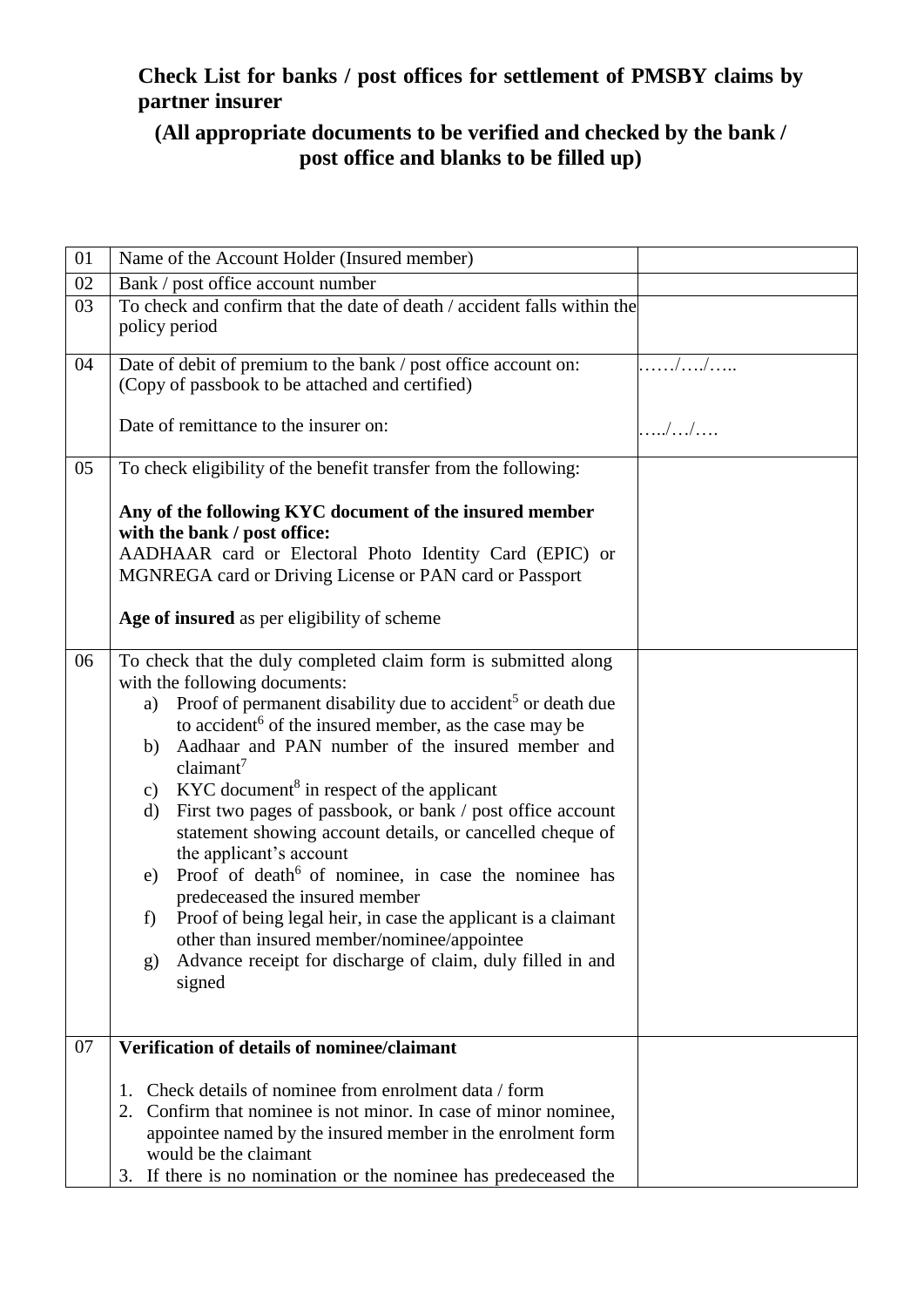## **Check List for banks / post offices for settlement of PMSBY claims by partner insurer**

### **(All appropriate documents to be verified and checked by the bank / post office and blanks to be filled up)**

|    | insured member, claimant should be one of the legal heirs of<br>the member<br>4. Check KYC proof submitted by the nominee/claimant.<br>Acceptable KYC document may be any of the following:<br>AADHAAR card or Electoral Photo Identity Card (EPIC) or     |  |
|----|------------------------------------------------------------------------------------------------------------------------------------------------------------------------------------------------------------------------------------------------------------|--|
|    | MGNREGA card or Driving License or PAN card or<br>Passport                                                                                                                                                                                                 |  |
|    | 5. Bank / post office account details of nominee appointee<br>claimant to be checked and confirmed from the first two pages<br>of his passbook, or bank / post office account statement<br>showing account details, or cancelled cheque of the applicant's |  |
|    | account.                                                                                                                                                                                                                                                   |  |
| 08 | Bank / post office to confirm that the said claim has not been paid or<br>forwarded to insurer earlier by the bank / post office                                                                                                                           |  |
| 09 | Bank / post office to forward the claim documents and the signed<br>checklist electronically to the designated email id / app of the partner<br>insurer within seven days of receipt of the claim.                                                         |  |
| 10 | Bank / post office to upload claims data on Jansuraksha portal<br>[https://www.jansuraksha.gov.in/MIS].                                                                                                                                                    |  |

### (Signature)

### Name and designation of authorized officer of bank / post office

Date:

Office seal

#### **Notes:**

- **<sup>1</sup>** The appointee is the person named by the member in his PMSBY enrolment form where the nominee is a minor.
- <sup>2</sup> A claimant where there is no nomination or the nominee has predeceased the insured member shall be one who is a legal heir and submits a succession certificate or legal heir certificate issued by a competent court or authority.
- <sup>3</sup> Accident means a sudden, unforeseen and involuntary event caused by external, violent and visible means.
- **<sup>4</sup>**Permanent Disability means any of the following:

| Total and irrecoverable loss of both eyes or loss of use of | Total disability-       |
|-------------------------------------------------------------|-------------------------|
| both hands or feet or loss of sight of one eye and loss of  | claim amount payable is |
| use of one hand or foot                                     | Rs two lakhs            |
| Total and irrecoverable loss of sight of one eye or loss of | Partial disability-     |